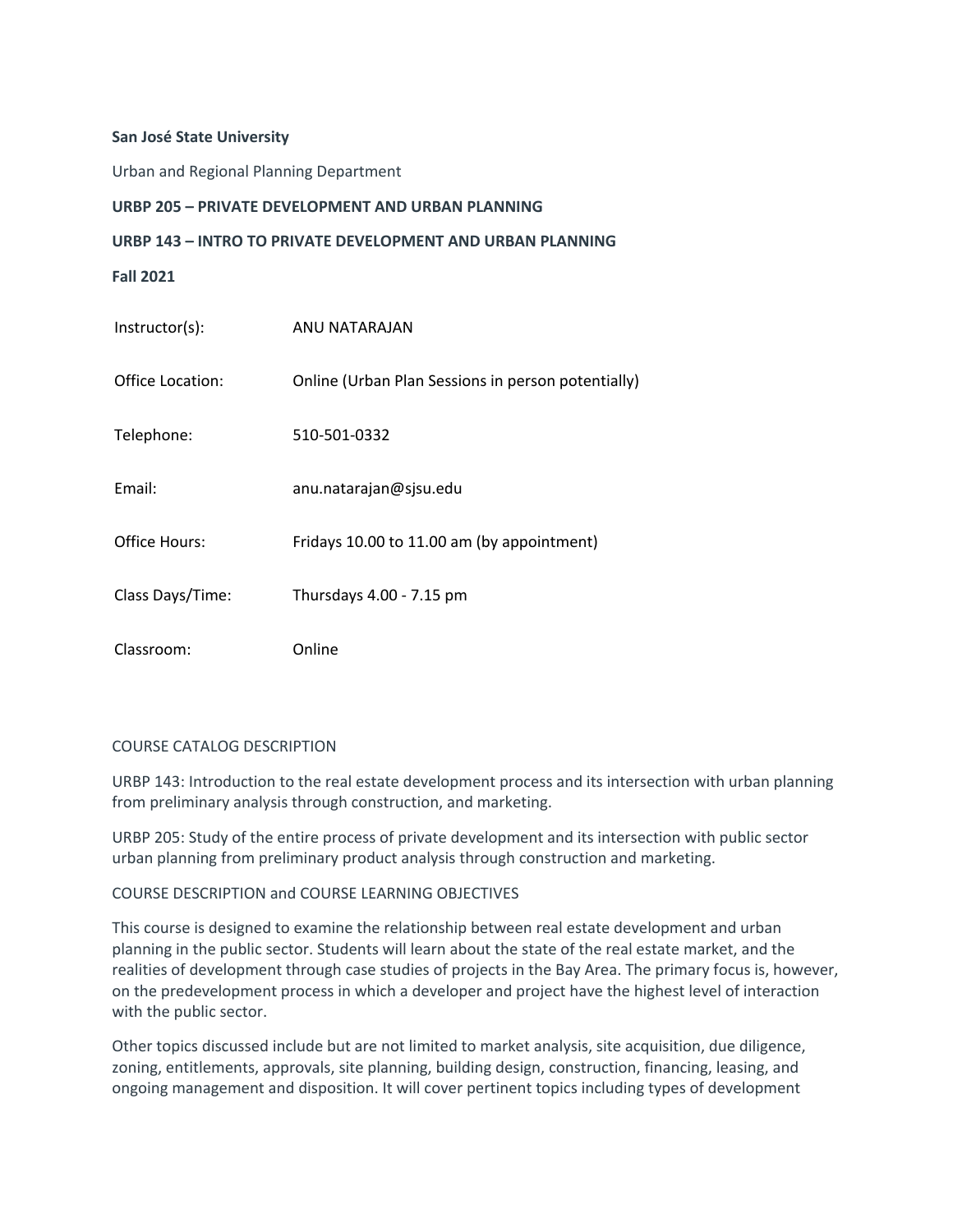projects such as affordable housing and mixed-use developments, sustainability criteria and community benefits. The course will include projects, case studies, and guest lecturers.

 Upon successful completion of the course, students will be able to meet the following course learning objectives (CLOs):

- 1. Gain an understanding of the complex relationship between planning and property development and the public-private partnership.
- 2. Describe the various stages in the real estate development process and its interaction with the planning process.
- 3. Develop ability to identify pertinent stakeholders—both private and public—in a given development project.
- 4. Understand how the real estate business cycle interacts with local government priorities and requirements and connects with community interests.
- 5. Analyze sites to understand development feasibility.
- 6. Interpret and translate language used between the real estate development and urban planning worlds and community and advocacy groups.
- 7. Create a basic cash-flow statement for a real estate development project.

# **COURSE FORMAT**

 This course will be primarily conducted online each week. The Urban Plan component may likely be in understanding of the course material and the required projects. Discussion of current trends will also benefit from attendance for the entire class. In order to anchor the theories discussed in class to reality, there will be several outside experts/guest speakers on topics connected to the curriculum. person depending on adopted health guidelines. Your attendance is important to facilitate our

# **TEXTBOOKS**

 Miles ME, Netheron, M, Schmitz, A. Real estate development: principles and practices. 5th ed. Washington, D.C: Urban Land Institute, 2015. ISBN: 978-0874203431. Available on Amazon to rent for approximately \$38 and for sale for approximately \$110.

# **REQUIRED BOOKS**

 Urban Land Institute (ULI) UrbanPlan Handbook. To be made available in class at a cost of \$10 per student.

# **COURSE REQUIREMENTS**

Your grade for the course will be based on the following assignments and other activities:

| <b>Assignments</b>                            | Due Date/s | % of Course<br>Grade | Learning<br><b>Objectives</b> |
|-----------------------------------------------|------------|----------------------|-------------------------------|
| State of the Bay Area Real Estate<br>Overview | August 26  | 10%                  | 1                             |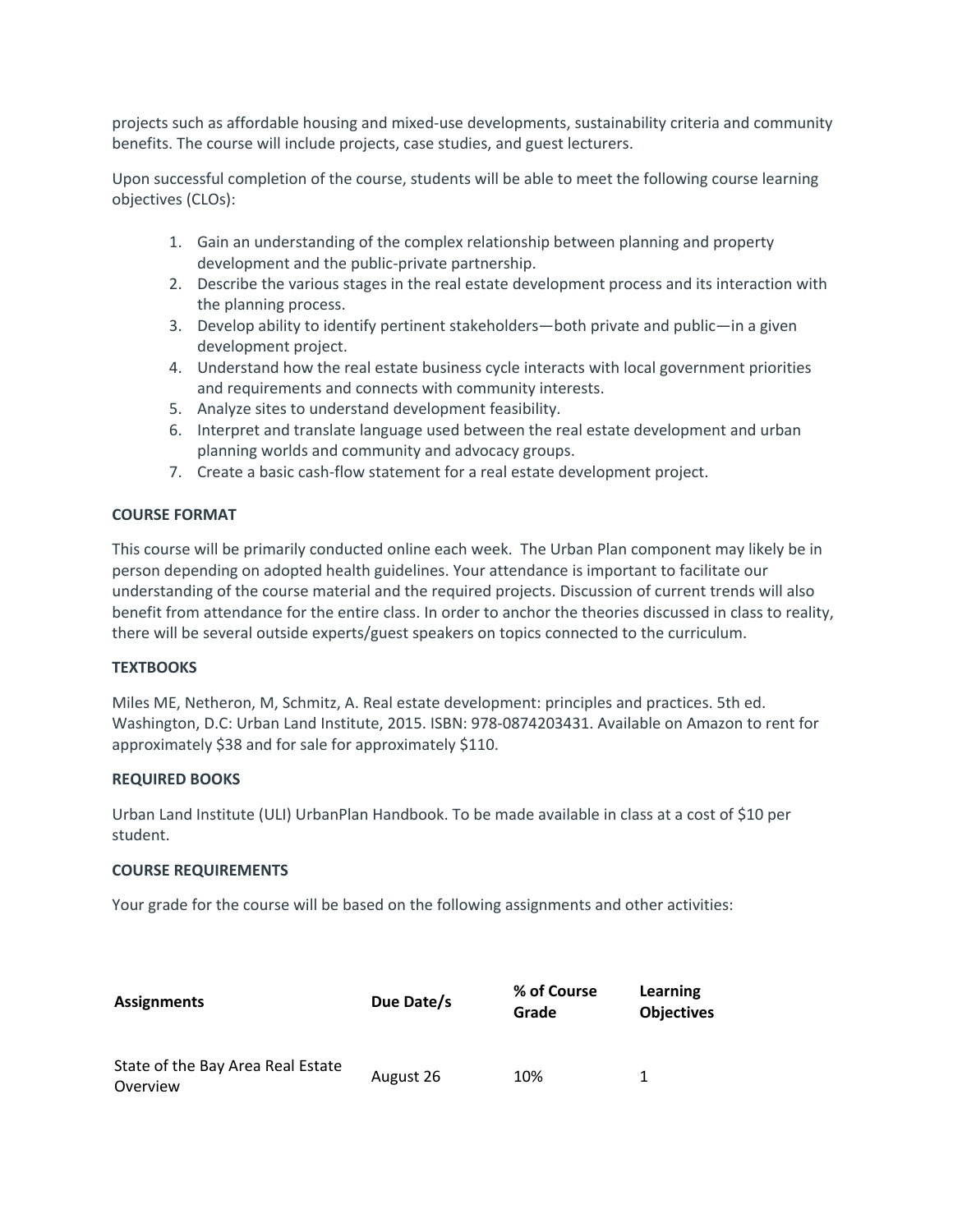| <b>Stakeholder Analysis</b> | September 16 | 10% | $1$ and $2$ |
|-----------------------------|--------------|-----|-------------|
| <b>Site Analysis Report</b> | September 30 | 15% | 3           |
| Development Report          | October 14   | 15% | 4           |
| Urban Plan                  | December 2   | 30% | 5 and $6$   |
| Participation               |              | 20% | 1-6         |

# **PARTICIPATION**

 Your participation grade for this course will be based on attendance and participation in online sessions, and completion of the five assignments. In addition, there may be additional "mini assignments "assigned as part of the course. These mini- assignments will not be graded but will be assigned a complete/incomplete status (see schedule below for details).

#### **ASSIGNMENTS**

# **Assignment 1: State of the Real Estate in the Bay Area (600 words) – DUE August 26, 2021**

 All individual developments are dependent on market cycles, public and community sentiment, political will, and product demand. The COVID pandemic has created some short-term changes to work patterns and commutes. The longer-term impacts of these changes are unknown with a lot of uncertain variables.

 Is our reaction to the pandemic a pre-cursor to how we deal with the climate challenges? Are stand- alone office buildings and sprawling campuses due for a make-over? Will work-at-home be the new normal? How do these changes impact cities and communities? What is the state of real estate in the Bay Area today? What is the impact to the building industry? What are some lessons learned about how we live during the pandemic? In this assignment, you will review newspaper articles, industry reports, and other relevant documents and provide your opinion on the near-term and longer-term impacts to cities and private developments.

# **Assignment 2: Stakeholder Analysis (~1500 words) – DUE September 16, 2021**

 In analyzing a potential development scenario, developers always begin by determining who the stakeholders are and what their levels of relative power and influence appear to be. Your task for this assignment is to simulate the process a developer might go through by creating a 1000-1500 word regarding pending development projects can be acquired online from local government websites such as the City of San Jose's website, the City of Santa Clara's website. Stakeholder Report for an actual pending development in the San Francisco Bay Area. Information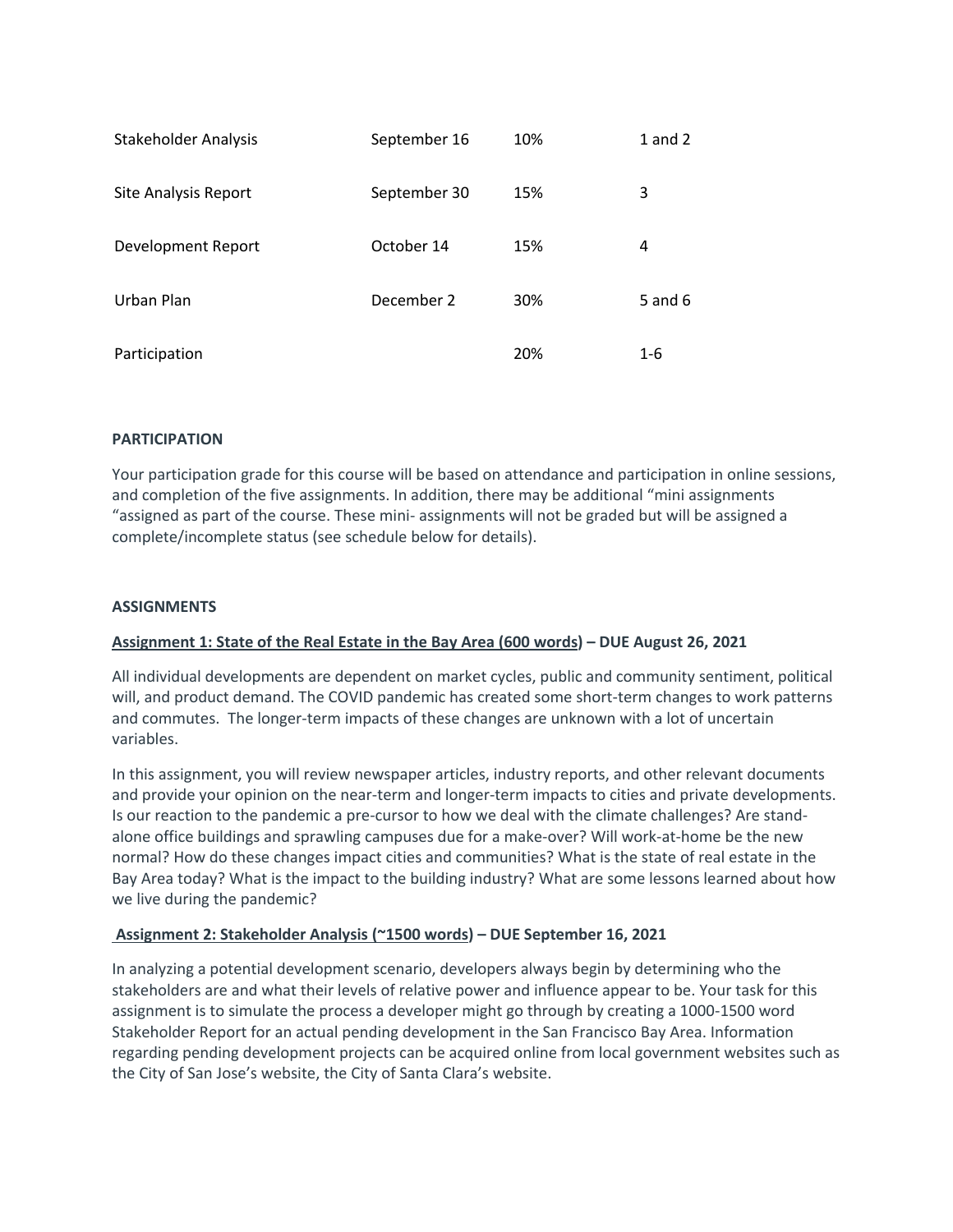The development project you choose should be a project in the land use approval stage (i.e., a project that is being considered for planning approval by a local government) and should be for new development (not rehabilitation of an existing structure).

 Your report should include: (1) a brief description of the development project (including location), (2) a stakeholders, their relative levels of interest and power, and how their level of power and interest may change over time. Your report should conclude with a summary of the opportunities and risks the stakeholders give to the project. list of the 10 stakeholders in the project, (3) a thorough description of the 5 most important

# **Assignment 3: Site Analysis Report (~2500 words) – DUE September 30, 2021**

 the report will be to demonstrate how the site in question integrates with its surroundings in order to determine the feasibility and appropriateness of the intended land use or activity. The sources of your information for this assignment will be your own observations of the site (preferably, you should walk the site several times, from end to end in different directions to get different perspectives) as well as This assignment is intended to give you some exposure to how developers and investors assess the feasibility of a site for a particular land use or activity. Using the site of the development project chosen for Assignment 1 as your subject site, you will prepare a Site Analysis Report. Your objective in preparing any information you can obtain through online research.

 To thoroughly characterize the site, your analysis should include information on its physical, biological, and cultural attributes, as well as any supporting maps or graphics, as needed. Your report should follow the basic outline:

- 1. Site Location and Context: provide a brief description of the location and size of the site and a characterization of adjacent uses, including any nearby rail system, bus stops, bicycle paths, walking paths, etc.
- 2. Physical Attributes: describe the physical attributes of the site characterize the site topography, drainage, physical appearance, local and regional climate, etc.
- 3. Biological Attributes: describe the biological attributes of the site does the site contain sensitive wildlife species? trees or other vegetation, water features such as creeks or wetlands, potential habitat for
- 4. Cultural Attributes: describe the cultural attributes of the site does it contain historic buildings or other types of cultural resources? Is it representative of any particular time in history or of significance to any particular group of people?
- 5. Summary: discuss which attributes may be of concern for planning approvals, financing, and marketability.

# **Assignment 4: "Back-of-the Envelope" Development Report (~3000 words for URBP 205 students, ~2000 words for URBP 143 students) – DUE October 14, 2021**

 The objective of this assignment is to introduce students to how developers and investors initially examine the feasibility of a potential real estate development. The intuition underlying this static approach is that an investor/developer seeks solvency (breakeven) in the short run and profitability in the long run. For this assignment, students should use the same project you analyzed for Assignments 1 and 2 to prepare a report including the following components:

A Market Analysis including two components: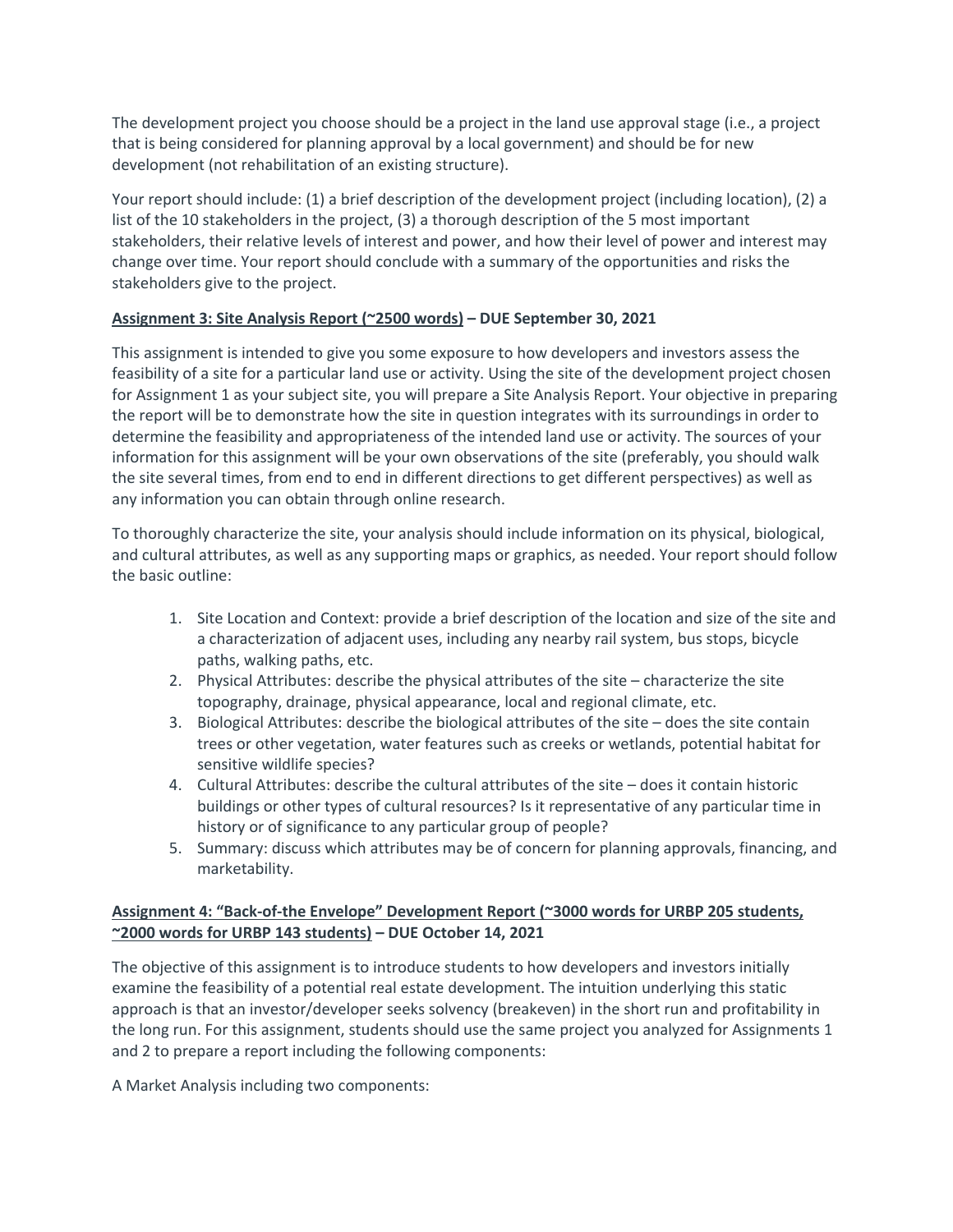# Demand Analysis:

 Discuss the overall US segment performance of the proposed land use, as well as the outlook for the broader San Francisco market relative to its competition in other U.S. cities. What are the demand drivers that are causing the growth of the given real estate submarket(s) in Northern California and the site area in particular.

 Provide a detailed market analysis of the demand for your proposed development, which should include local cap rates, market prices and rents, and take---up rates.<br>Supply Analysis:

 Discuss the supply of similar types of existing properties. Is the market underserved? Oversupplied? Explain using current lease and/or sales listings for properties currently on the market.

 Discuss the supply of forthcoming similar properties in the area of your project.You should research development permit applications for the past year in the city your project is located in, and find those that are most similar to your project.

 A "Back of the Envelope" Pro Forma (a template will be handed out in class), which should include, but is not limited, to the following components:

- A preliminary estimate of the hard and soft costs of the proposed development
- An estimate of the potential NOI, and NOI/Cost ratio
- An estimate of the availability and cost of finance for your development.
- • A future stabilized NOI, and future stabilized NOI/Cost ratio (which includes capital expenditures)
- Estimate timeline for project approval, market entry, and sales date.

Executive Feasibility Summary, which should include:

- A capsulized summary of (1) and (2) above.
- • A recommendation (supported by the evidence above) of whether the proposed development should proceed.
- Recommendations for changes to the proposed development to improve feasibility.

# **Assignment 5: Urban Land Institute Activity – UrbanPlan – DUE December 2, 2021**

 For UrbanPlan, students will form development teams and respond to a "request for proposals" for the redevelopment of a blighted site in a hypothetical community. Each team member assumes one of five roles: finance director, marketing director, city liaison, neighborhood liaison, or site planner. Through might be as well as a visceral understanding of the various market and nonmarket forces that affect that process. Ultimately, you must reconcile the often-competing agendas to create a well-designed, marketthese roles, you will develop an awareness of who the stakeholders in a given development process responsive, and sustainable project.

 develop a pro forma and visuals/three-dimensional model of their plan, and present their proposal to a For this assignment, teams will address challenging financial, market, social, political, and design issues; "city council" of ULI members that awards the development contract to the winning team.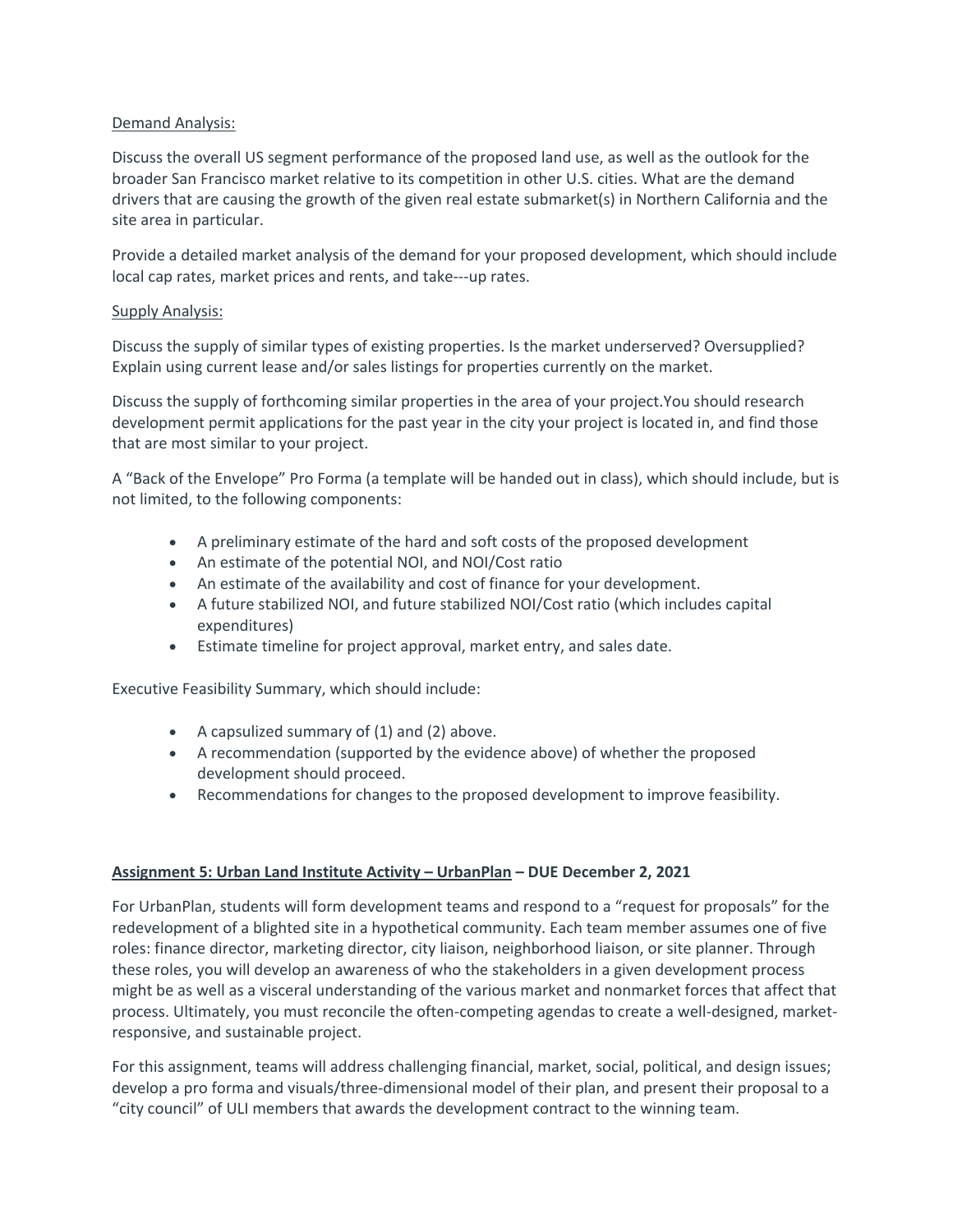To assist student teams in creating a well-designed project, land use professionals who have attended a take on the following roles: full day of UrbanPlan volunteer training will come to class at strategic times during the project and will

- • As "Facilitators," through Socratic interaction volunteers challenge the students to think more critically about the UrbanPlan issues and the specific responsibilities of their "role"(finance, market, site planner, city liaison, neighborhood liaison).
- • As "Presenters," UP volunteers engage in interactive discussions with students on the member's own project work or specific professional challenges. Through thoughtful questioning, the presenter helps students relate these issues and decisions to struggles the students are experiencing in UrbanPlan.
- • As "City Council," UP volunteers hear student presentations, challenge their proposals as would happen in an actual city council hearing, and award the development contract to the winning development team.

 Students are expected to attend in person each of the five UrbanPlan sessions. 50% of your grade will be based upon the quality of your group presentation to the UrbanPlan City council, and 50% will be based upon the completion of your UrbanPlan assignments. Further information on these assignments will be provided later in the semester.

# UrbanPlan Reflection (Requirement only for URBP 205 Students) – DUE December 7, 2020

 As part of Assignment 5, URBP 205 students should submit a 2000 word reflection on the role of urban planning in the development process. You should reflect on your UrbanPlan experience by writing critically about the role of urban planning in the real estate development process. You should reflect on your observations and experiences in completing UrbanPlan, as well as using scholarly sources to confirm or refute the importance of your observations and experiences. You should address questions such as (but not limited to):

- What does the planning system do well in managing the private development process?
- What does the planning system not do well in managing private development?
- What are the areas/issues of contention between planners and developers?
- • Does the planning system add value (both privately and publicly) to the development process?
- How can the private development process be improved to yield better project outcomes?
- How can the planning system be improved to yield better development outcomes?

# GRADING INFORMATION

 The course grade is based on completion of the five assignments and on a participation component. Assignment 1 is worth 10% (10 points), Assignments 2, 3 and 4 are worth 15% each (15 points each), and Assignment 5 is worth 25% (25 points). There is also a class participation grade that is worth 20%. Class participation is worth 20 points. A student's total points earned out of 100 points will be determined and, using the following grading scheme, will be converted into a letter grade: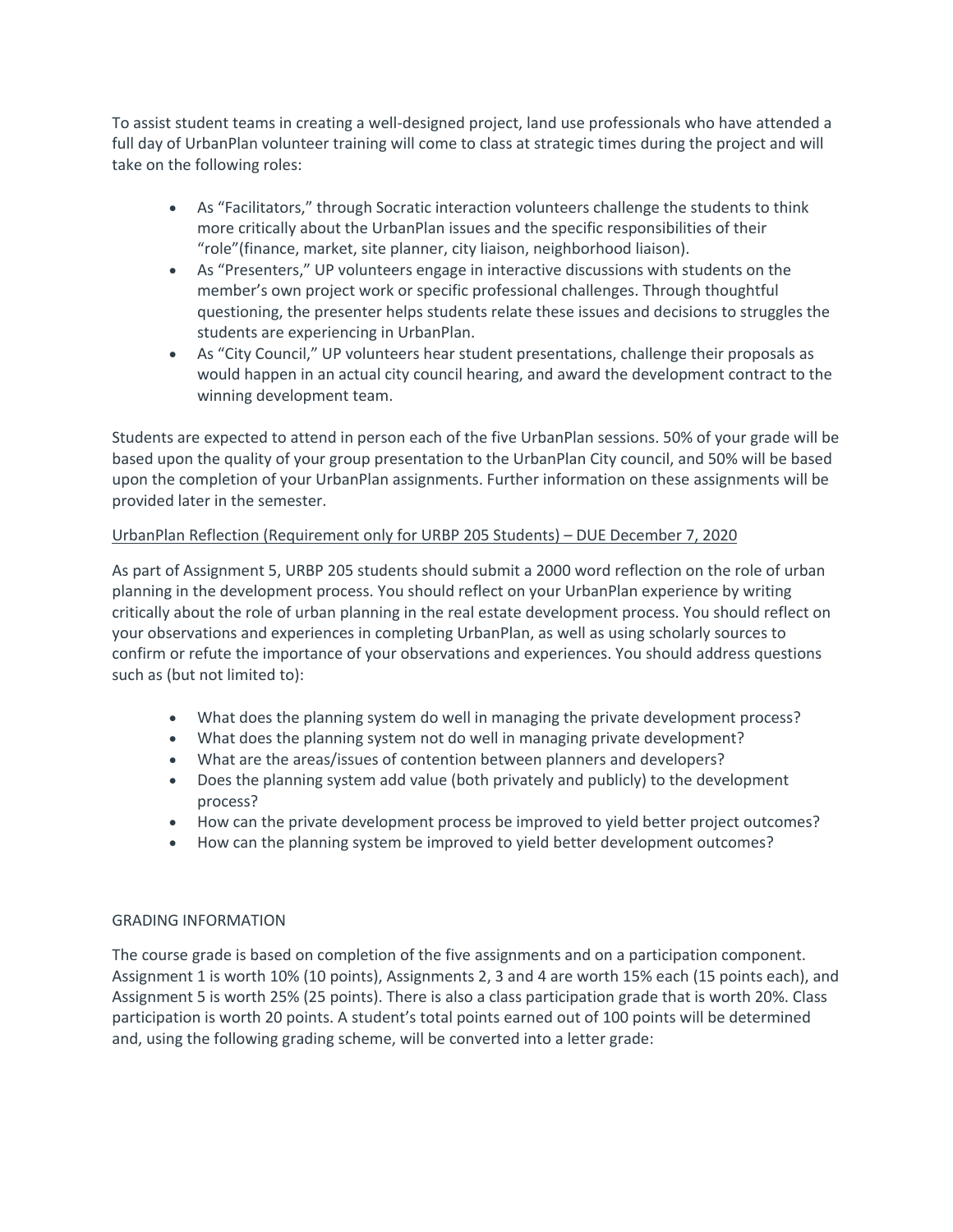| Grade   | Points                 | Percentage |
|---------|------------------------|------------|
| A plus  | 960 to 1000 96 to 100% |            |
| А       | 930 to 959 93 to 95%   |            |
| A minus | 900 to 929 90 to 92%   |            |
| B plus  | 860 to 899 86 to 89 %  |            |
| В       | 830 to 859 83 to 85%   |            |
| B minus | 800 to 829 80 to 82%   |            |
| C plus  | 760 to 799 76 to 79%   |            |
| С       | 730 to 759             | 73 to 75%  |
| C minus | 700 to 729             | 70 to 72%  |
| D plus  | 660 to 699             | 66 to 69%  |
| D       | 630 to 659             | 63 to 65%  |
| D minus | 600 to 629             | 60 to 62%  |

## **COURSE WORKLOAD**

 but not limited to internships, labs, clinical practice. Other course structures will have equivalent workload expectations as described in the syllabus. Success in this course is based on the expectation that students will spend, for each unit of credit, a minimum of forty-five hours over the length of the course (normally 3 hours per unit per week with 1 of the hours used for lecture) for instruction or preparation/studying or course-related activities including

 Careful time management will help you keep up with readings and assignments and enable you to be successful in all of your courses. For this class, you will have to undertake additional activities outside the class hours such as visiting your project site. Details on how to complete these activities will be provided during relevant class lecture.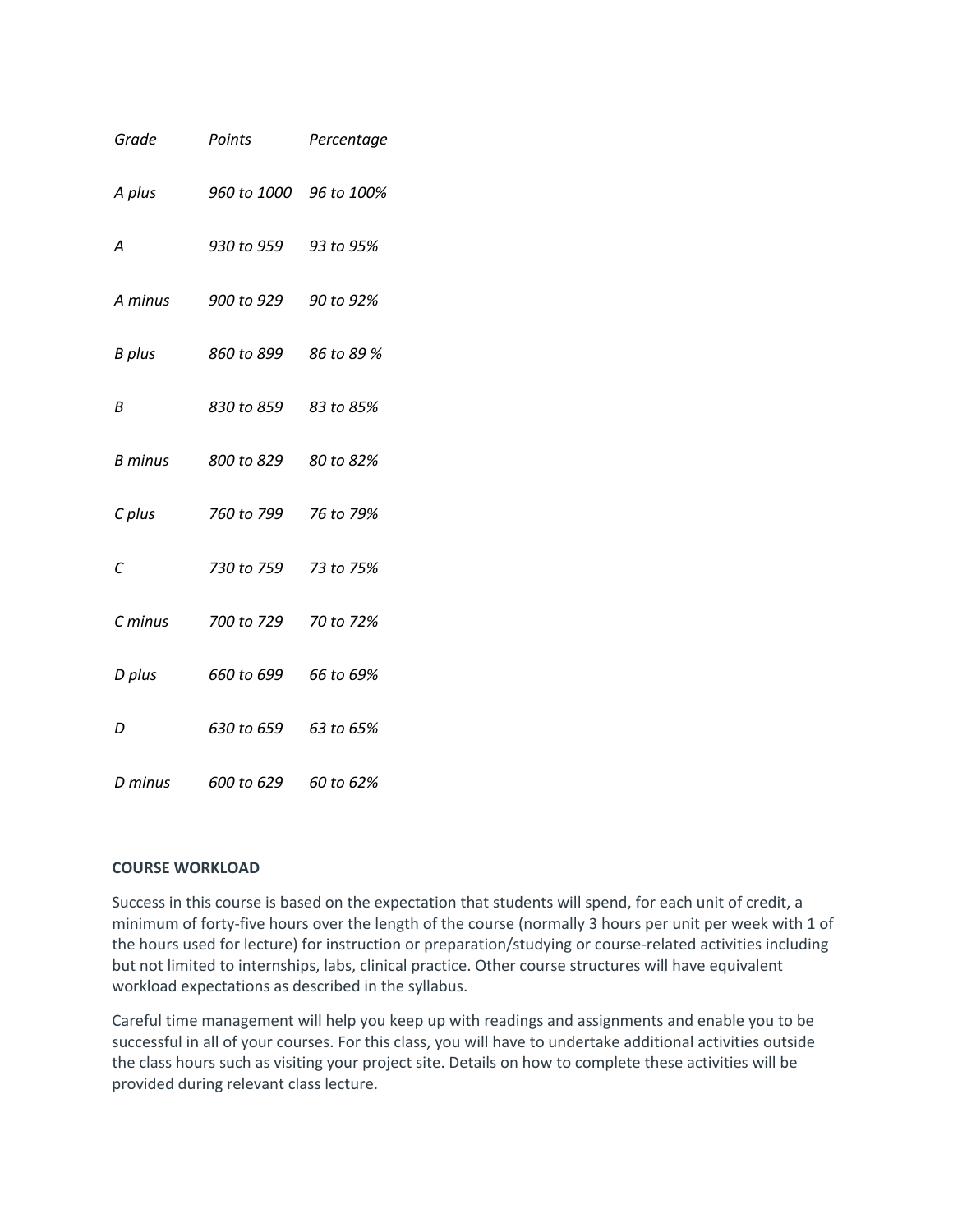## **UNIVERSITY POLICIES**

 Per University Policy S16-9, university-wide policy information relevant to all courses, such as academic integrity, accommodations, etc. will be available on Office of Graduate and Undergraduate Programs' Syllabus Information web page at [http://www.sjsu.edu/gup/syllabusinfo/](http://www.sjsu.edu/gup/syllabusinfo)"

# **Plagiarism and Citing Sources Properly**

 Plagiarism is the use of someone else's language, images, data, or ideas without proper attribution. It is a very serious offense both in the university and in your professional work. In essence, plagiarism is both theft and lying: you have stolen someone else's ideas, and then lied by implying that they are your own.

 Plagiarism will lead to grade penalties and a record filed with the Office of Student Conduct and Ethical Development. In severe cases, students may also fail the course or even be expelled from the university.

If you are unsure what constitutes plagiarism, it is your responsibility to make sure you clarify the issues before you hand in draft or final work.

 Learning when to cite a source and when not to is an art, not a science. However, here are some common examples of plagiarism that you should be careful to avoid:

- • Using a sentence (or even a part of a sentence) that someone else wrote without identifying the language as a quote by putting the text in quote marks and referencing the source.
- Paraphrasing somebody else's theory or idea without referencing the source.
- Using a picture or table from a webpage or book without reference the source.
- • Using data some other person or organization has collected without referencing the source. The University of Indiana has developed a very helpful website with concrete examples about proper paraphrasing and quotation.

 whereas even unintentional plagiarism is a serious offense. If you still have questions, feel free to talk to me personally. There is nothing wrong with asking for help,

# **CITATION STYLE**

 and Regional Planning uses Kate Turabian's A Manual for Writers of Research Papers, Theses, and Dissertations, 8th edition (University of Chicago Press, 2013, ISBN 780226816388). Copies are available copy. Please note that Turabian's book describes two systems for referencing materials: (1) "notes" plus a corresponding reference list. In this class, students may use either system, as long as the chosen It is important to properly cite any references you use in your assignments. The Department of Urban in the SJSU King Library. Additionally, the book is relatively inexpensive, and you may wish to purchase a (footnotes or endnotes), plus a corresponding bibliography, and (2) in-text parenthetical references, method is used consistently throughout a given document.

**LIBRARY LIAISON**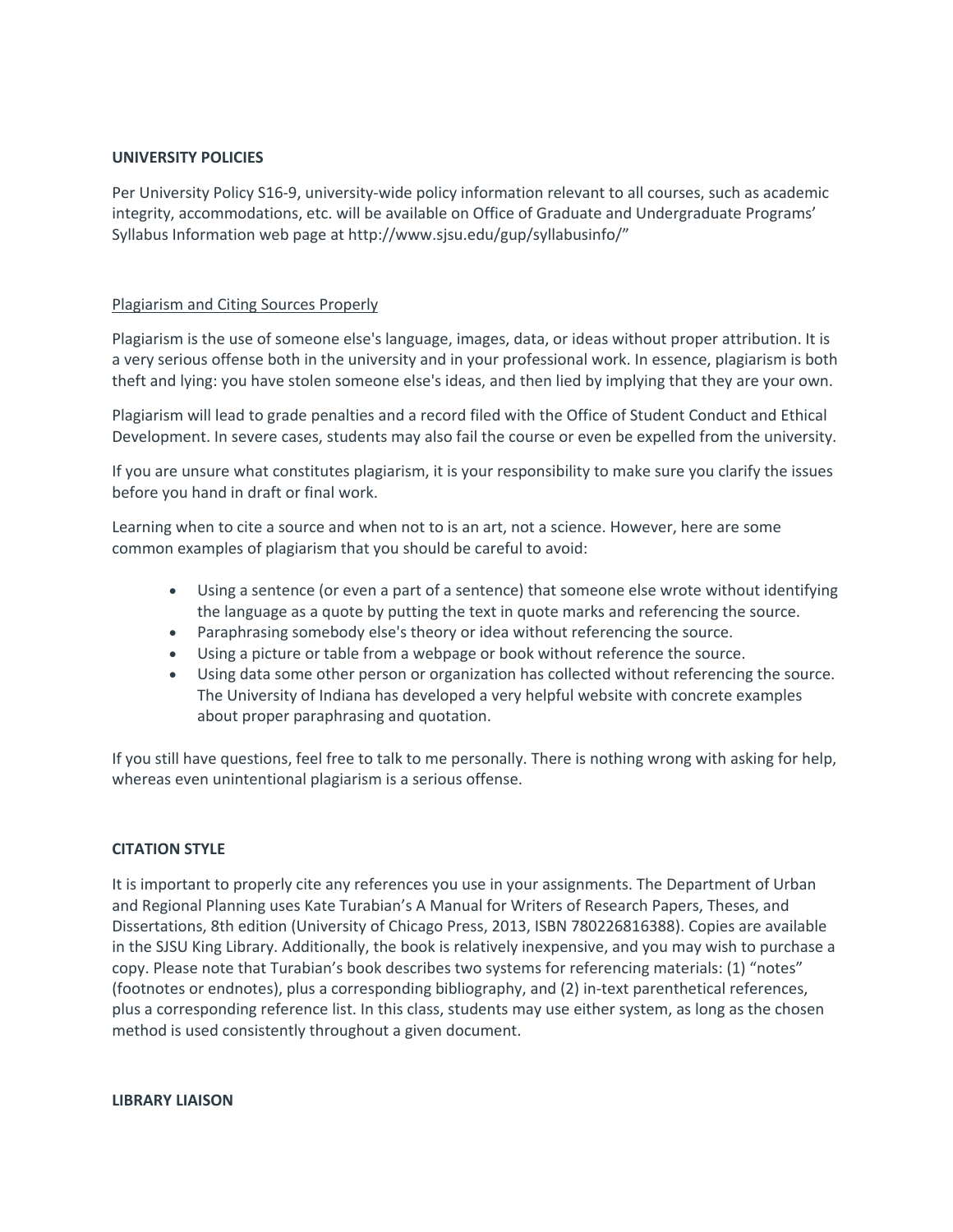The SJSU Library Liaison for the Urban and Regional Planning Department is Ms. Peggy Cabrera. If you have questions, you can contact her at or 408-808-2096 or [peggy.cabrera@sjsu.edu](mailto:peggy.cabrera@sjsu.edu).

## **WEEKLY MODULES**

## **URBP 205 – PRIVATE DEVELOPMENT AND URBAN PLANNING**

## **URBP 143 – INTRO TO PRIVATE DEVELOPMENT AND URBAN PLANNING**

**Fall 2021** 

| <b>MODULE</b>  | <b>DATE</b>                 | <b>TOPIC</b>                                       | <b>READINGS</b>                                                                                                                                                         | <b>ASSIGNMENT</b><br><b>DUE</b> |
|----------------|-----------------------------|----------------------------------------------------|-------------------------------------------------------------------------------------------------------------------------------------------------------------------------|---------------------------------|
| 1              | August 19                   | Introduction                                       | Review of course syllabus and expectations<br>Identifying key players in the development<br>process<br>https://courses.planetizen.com/course/future-<br>cities-covid-19 |                                 |
| $\overline{2}$ | August 26                   | Planning and Pre-<br>Development<br>Process        | <b>Read Miles</b><br>Ch. 1 - The Development Process<br>Ch. 3 - Developers and their Partners                                                                           | <b>ASSIGNMENT 1</b>             |
| 3              | September<br>$\overline{2}$ | Site<br>Analysis/Stakeholder<br>Ansalysis          | <b>Read Miles</b><br>Ch. 10 - Inception of an Idea<br>Ch. 12 - Refinement of an Idea                                                                                    | In class<br>discussion          |
| 4              | September<br>9              | <b>Planning Framework</b>                          | <b>TBD</b>                                                                                                                                                              | In class<br>discussion          |
| 5              | September<br>16             | Economic and<br><b>Market Analysis</b>             | <b>Read Miles</b><br>Ch. 16 - Feasibility Study                                                                                                                         | <b>ASSIGNMENT 2</b>             |
| 6              | September<br>23             | Financing projects                                 | <b>Read Miles</b><br>Ch. 7 and 8 - Real Estate Finance                                                                                                                  |                                 |
| 7              | September<br>30             | Financing<br>projects/Community<br><b>Benefits</b> |                                                                                                                                                                         | <b>ASSIGNMENT 3</b>             |